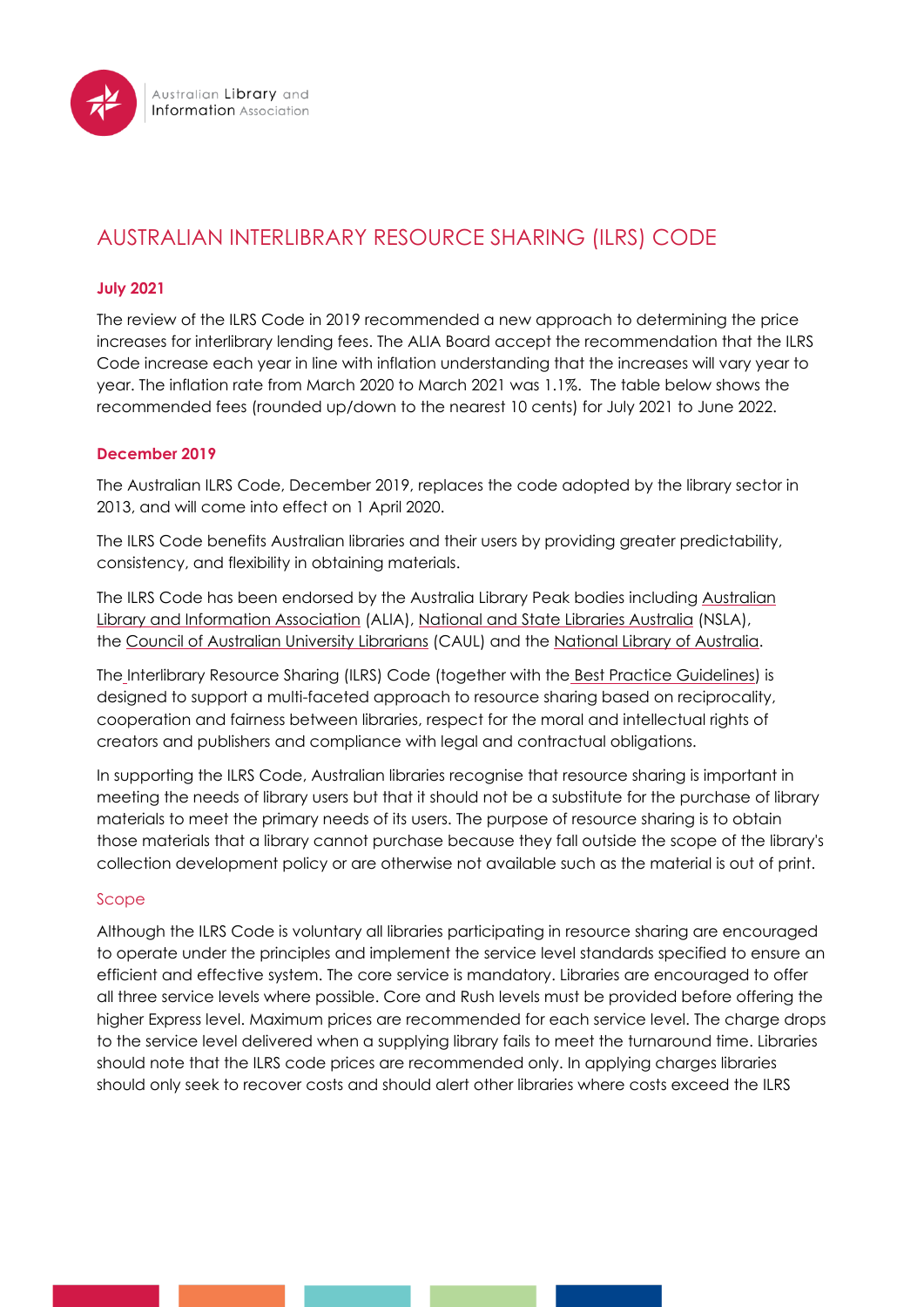Code recommended prices. The Best Practice Guidelines are intended to work with the Code to assist libraries in providing Resource sharing services.

## **Principles**

Libraries participating under this ILRS Code agree to observe the following principles:

## *Both requesting and supplying libraries assumes responsibility for:*

- 1. Complying with the service-level standards.
- 2. Maintaining their ILRS directory entry and
	- a. publishing their resource sharing policy
	- b. listing the service levels supported
	- c. listing all charges and;
	- d. ensuring contact details are correct.
- 3. Processing requests promptly, improving services and review processes following best practice under each service level standard.
- 4. Maintaining their holdings by
	- a. recording up-to-date holdings including holdings of electronic resources
	- b. ensuring where possible availability for resource sharing (insofar as contractual agreements permit).
- 5. Ensuring that if the Australian National Bibliographic Database (ANBD) is used to identify holdings for requests, where possible commit to making holdings available and up-todate.
- 6. Complying with obligations under the Copyright Act.
- 7. Ensuring the confidentiality of the requesting patron is respected.
- 8. Undertaking regular housekeeping, completing processes such as received, check-in, returned.

#### *Requesting library assumes responsibility for:*

- 1. Complying with the policies, any special provisions on the use of material and restrictions of potential supplying libraries, as published in their ILRS Directory entry.
- 2. Providing the most complete bibliographic details and call numbers of the supplying library as possible.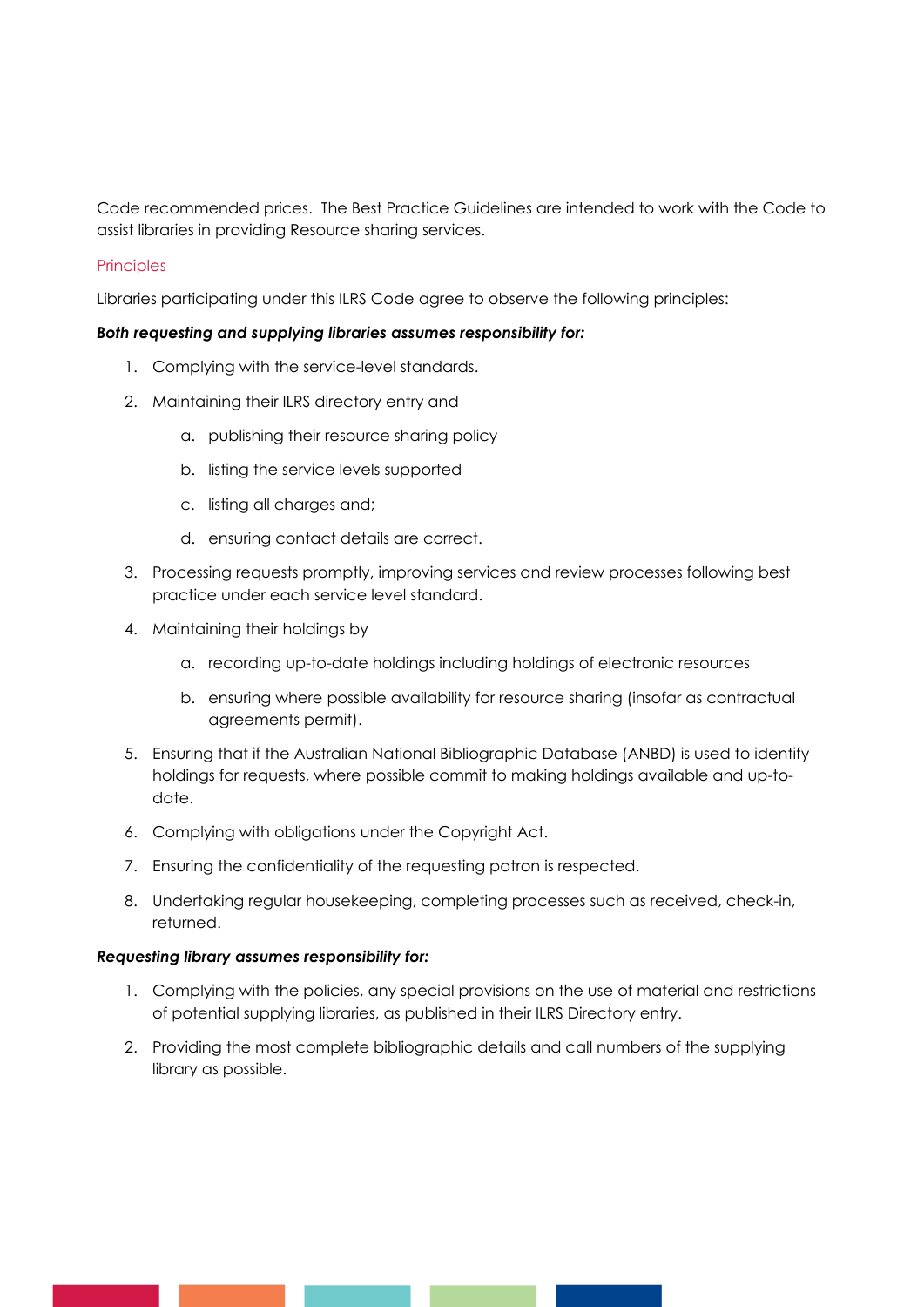- 3. Checking holdings, availability, acceptable formats and licence permissions as much as possible before sending the request
- 4. Ensuring requests comply with the Copyright Act (including unmediated requests).
- 5. Unmediated requests particularly where the requesting library allows direct delivery to its users, i.e. unmediated access with patron delivery including:
	- a. authenticating and authorising users
	- b. delivery details are accurate
- 6. Paying all authorised charges imposed by the supplying library including express delivery.
- 7. Delivery costs for returning borrowed items.

8. Safety of borrowed material, and payment for the loss or damage of the material whilst at the requesting library or in transit back to the supplying library.

9. Safety of borrowed material, and payment for the loss or damage of the material whilst at the requesting library or in transit back to the supplying library.

10. Ensuring borrowers know the date for the return of loans, honour the due date and where libraries permit renewal place the renewal before the due date.

## *Supplying library assumes responsibility for:*

- 1. Supplying an item within the turnaround time of the service level requested and if unable to supply, advising the requesting library promptly.
- 2. Supplying the item requested and checking with the requesting library if your holdings do not exactly match the requested material and format.
- 3. Copy requests, supplying the best copy possible, in accordance with efficient work processes, and notifying the requesting library if a quality copy is not available.
- 4. Adding a reason for non-supply is advised for example, not found as cited, request appears to breach provisions of the Copyright Act.
- 5. Offering a range of efficient payment methods where possible, such as the national automated payments service through Libraries Australia Document Delivery, electronic funds transfer (EFT) or credit card.
- 6. Providing a loan period of 4 weeks minimum; however, a longer period is preferred to include transit between libraries.
- 7. Material lost in transit to the requesting library.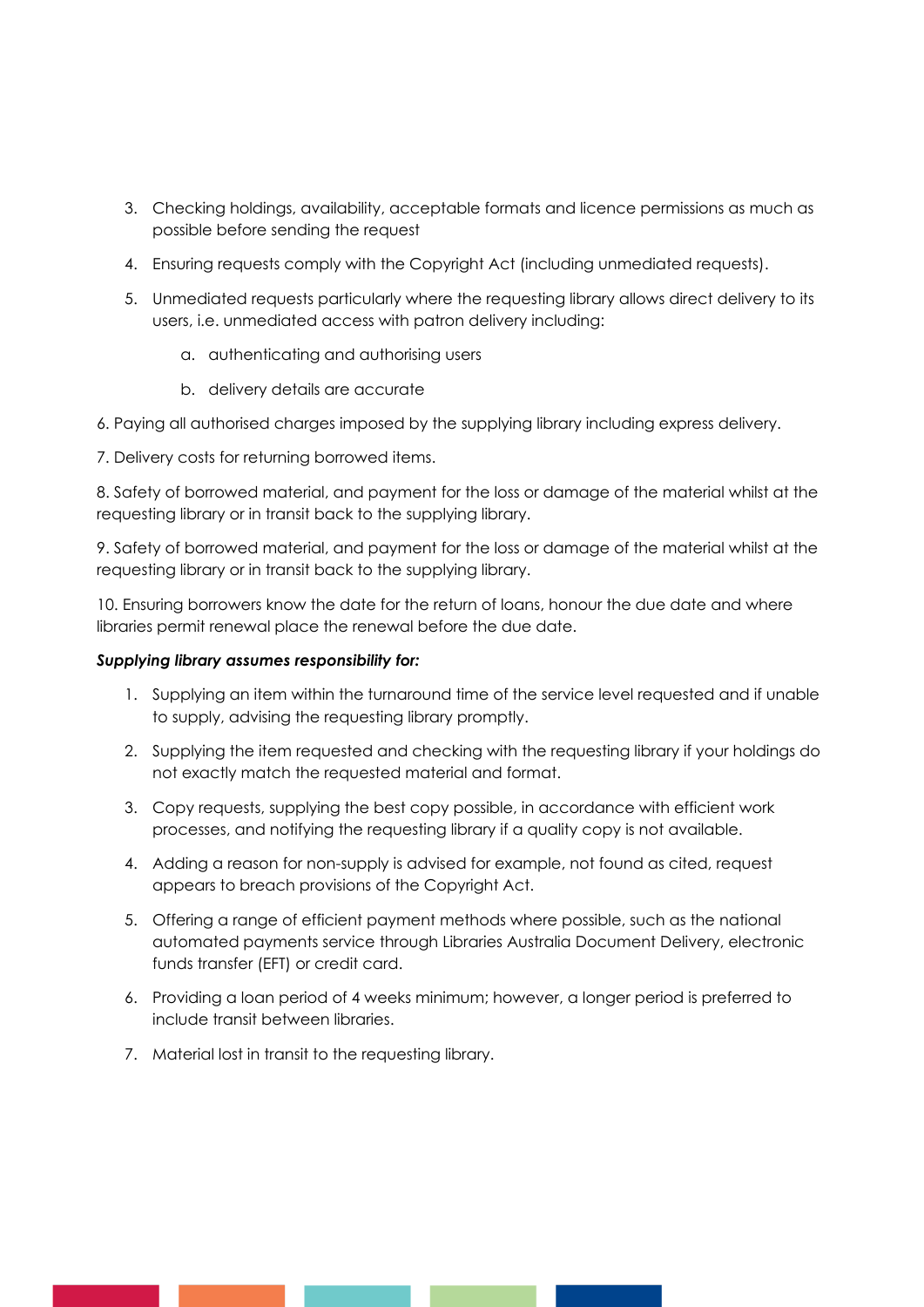- 8. Considering all requests for material regardless of format, i.e. to avoid blanket restrictions where possible, however the decision to supply materials is at the discretion of the supplying library and subject to any licensing conditions that may apply.
- 9. Ensuring the material is addressed correctly when sending to the requesting library.

# **Definitions**

| Supplier turnaround time  | The time between when a supplying library<br>receives a request to when the supplying library<br>dispatches the item, communicates with the<br>requesting library or indicates it cannot supply the<br>item.                                                                                                                                   |
|---------------------------|------------------------------------------------------------------------------------------------------------------------------------------------------------------------------------------------------------------------------------------------------------------------------------------------------------------------------------------------|
| Library[1]                | (a) a library all or part of whose collection is<br>accessible to members of the public directly or<br>through interlibrary loans; or<br>(b) a library whose principal purpose is to provide<br>library services for members of a Parliament; or<br>(c) an archives all or part of whose collection is<br>accessible to members of the public. |
| <b>Working day</b>        | 9.00am to 5.00pm Monday to Friday, excluding<br>public holidays. Always check libraries' ILRS<br>directory entry for the operating hours if time is<br>critical.                                                                                                                                                                               |
| <b>Recommended prices</b> | All recommended prices are GST inclusive.                                                                                                                                                                                                                                                                                                      |
| Default delivery modes    | To be used when the requesting library has not<br>specified a delivery method.                                                                                                                                                                                                                                                                 |
| <b>Best copy possible</b> | The copy is the highest possible quality for<br>readability by the user, obtainable within efficient<br>work processes.                                                                                                                                                                                                                        |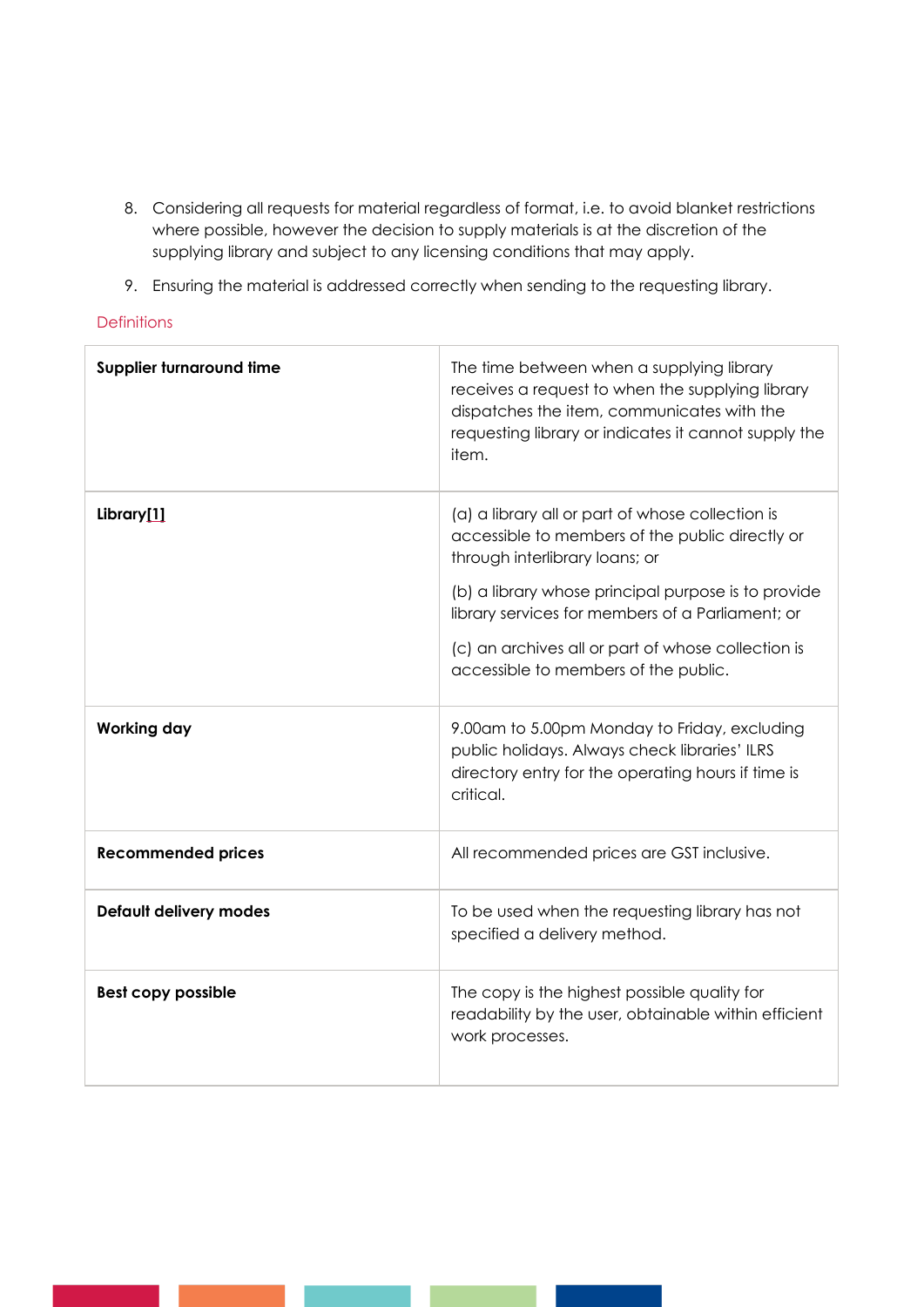[1] Library definition from the Australian Copyright Act 1968, http://www.austlii.edu.au/au/legis/cth/consol\_act/ca1968133/s50.html

## Service-level standards

*For Information Only: These recommended prices have been established to provide participants with predictability of budget in regard to services provided by other participants of the Australian resource sharing network. Participants must independently determine the price for their service.*

| Service<br>type | Maximum supplier turnaround time*                                                                                                                                                                                                                                                                                                                   | Recommended<br>prices include<br>default delivery<br>fees | Default delivery modes                                                                                                                                                       |
|-----------------|-----------------------------------------------------------------------------------------------------------------------------------------------------------------------------------------------------------------------------------------------------------------------------------------------------------------------------------------------------|-----------------------------------------------------------|------------------------------------------------------------------------------------------------------------------------------------------------------------------------------|
| <b>Express</b>  | 2 hours: The item or a negative response<br>is sent within two hours of receiving the<br>request, or, if the item is to be sent by<br>mail, dispatched in time for last collection<br>same day or next working day<br>depending on when it was received.<br>(Requesting libraries are recommended<br>to telephone to alert to an Express<br>request | Copy: \$56.10<br>Loan: \$71.30                            | Copy: Electronic<br>delivery.<br>Loan: Express post-<br>delivery or courier<br>equivalent is included in<br>the loan fee. For other<br>delivery method - to be<br>Negotiated |
| Rush            | 24 hours: The item or a negative response<br>is sent within 24 hours of receiving the<br>request or, if the item is to be sent by<br>mail, dispatched in time for last collection<br>next working day.<br>(Requesting libraries are recommended<br>to telephone or email confirmation of<br>Rush requests)                                          | Copy: \$37.40<br>Loan: 52.60                              | Copy: Electronic<br>delivery.<br>Loan: Express Post-<br>delivery or courier<br>equivalent included in<br>the loan fee.                                                       |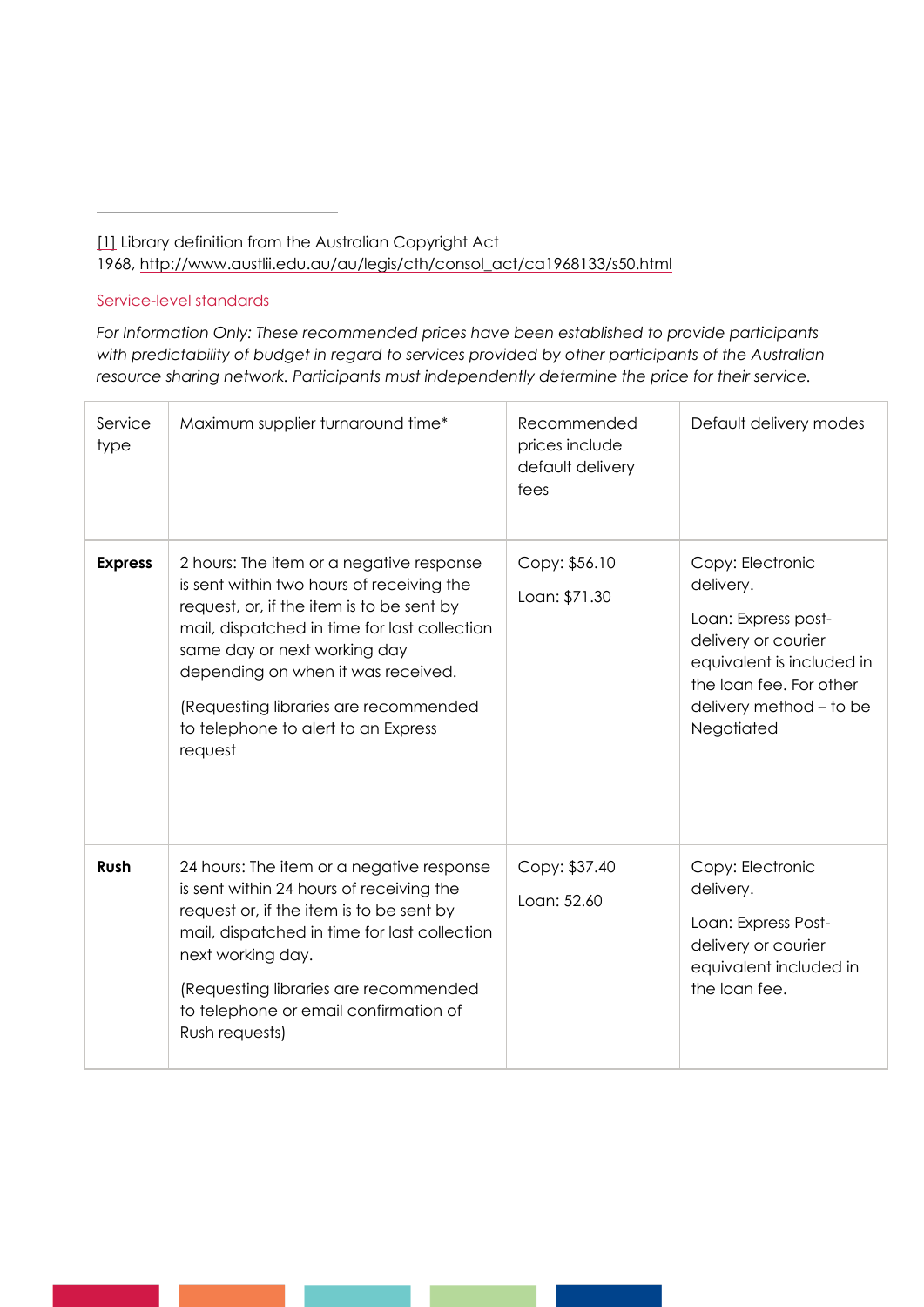| Core | 4 working days: Working days are<br>measured in whole days. (Request<br>received on Monday, item or a negative<br>response sent by the close of business<br>(COB) Thursday or, if the item is to be sent<br>by mail, dispatched in time for last<br>collection on Thursday | Copy: \$18.70<br>Loan: \$28.80 | Copy: Electronic<br>delivery where possible,<br>or post.<br>Loan: post delivery<br>included in the loan fee. |
|------|----------------------------------------------------------------------------------------------------------------------------------------------------------------------------------------------------------------------------------------------------------------------------|--------------------------------|--------------------------------------------------------------------------------------------------------------|
|      |                                                                                                                                                                                                                                                                            |                                |                                                                                                              |

The supplier response time to an ILL request sent from an automated system before automatic expiry occurs is Core turnaround time plus one working day.

# Recommended delivery prices

Recommended prices for copies/scans are for up to 25 pages in the original item. An additional charge of \$4.40 applies for each additional 25 pages copied/scanned or part thereof. Prices should be negotiated for special copying. For example, items that need to be retrieved from storage where costs are incurred by the supplying library, copying / scanning of fragile material or music scores, or for loans of multi-volume sets.

|                                                                | Current recommended fees |
|----------------------------------------------------------------|--------------------------|
| Electronic delivery e.g. email attachment, e-copy upload, etc. | no charge                |
| Mail                                                           | \$10.10                  |
| Express post or equivalent for copies                          | \$15.20                  |
| Express post or equivalent for loans up to 3 kg                | \$15.20                  |
| Express post or equivalent for loans over 3 kg                 | Negotiated               |

\* The recommended additional charge should not apply to colour copies delivered electronically.

The ILRS code charges will automatically be increased by CPI each July beginning on 1 July 2021. The ILRS code principles however will be amended as needed.